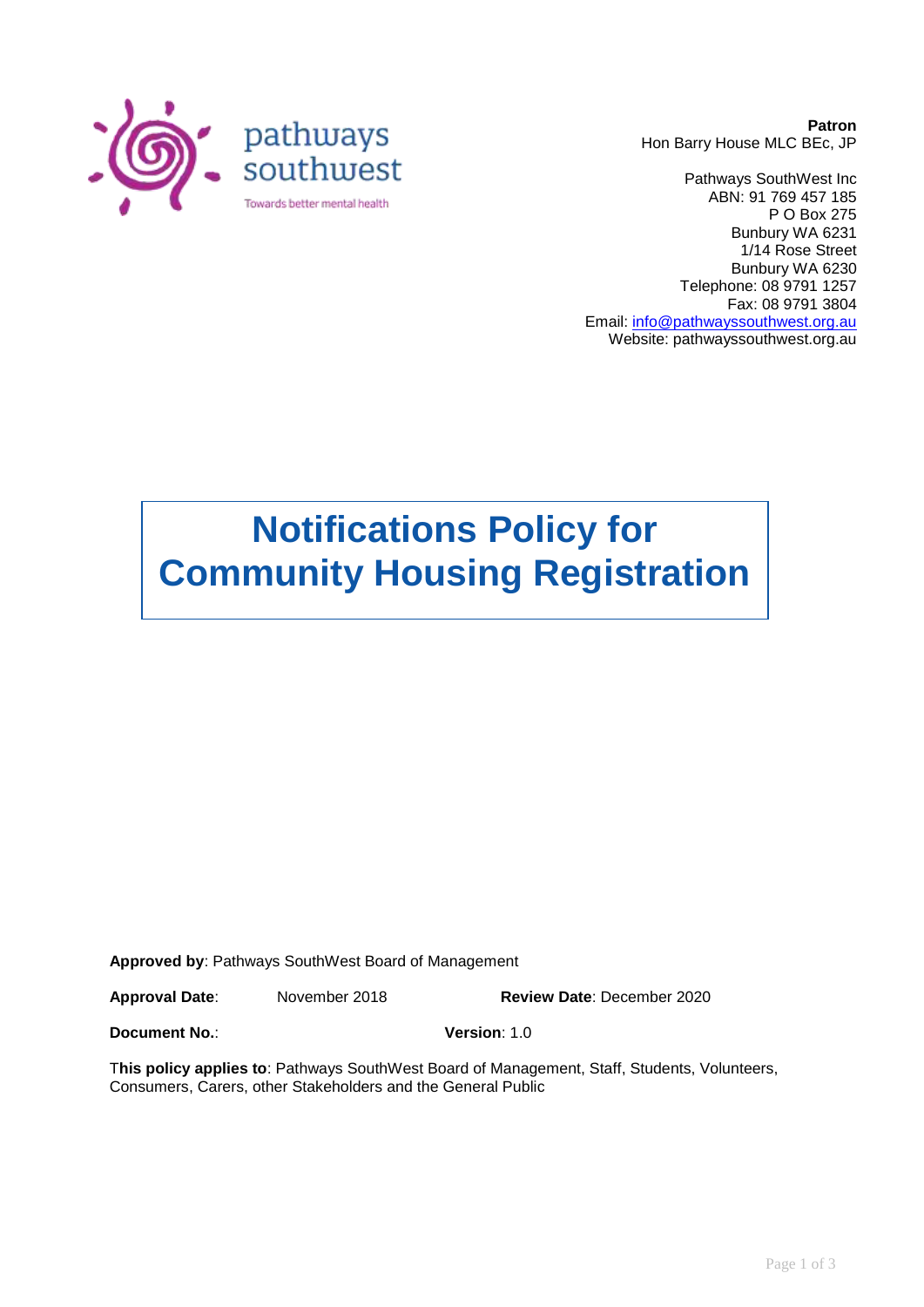# **Notifications Policy for Community Housing Registration**



# **Policy**

Pathways SouthWest Inc became a Registered Community Housing Provider (CHP) under the WA Community Housing Regulatory Framework in November 2018. A condition of Registration is that community housing providers must comply with the National Regulatory Code and with the Conditions of Registration. One of these conditions is that Pathways SouthWest must notify the Community Housing Registration Office (CHRO) of certain events that may have an adverse impact on its compliance with the Framework.

Pathways SouthWest Inc must notify the CHRO of the occurrence of any of the following within the time specified:

- (i) a decision to appoint a voluntary administrator to the provider or a decision to wind-up Pathways SouthWest Inc – as soon as practicable after the decision;
- (ii) the appointment of a receiver to Pathways SouthWest Inc as soon as practicable after the decision;
- (iii) a decision to apply for the cancellation of Pathways SouthWest Inc registration as soon as practicable after the decision and at least 28 days before the application is made;
- (iv) a decision to conduct a vote at a meeting on a matter that could affect Pathways SouthWest Inc's eligibility to be registered or its category of registration – as soon as practicable after the decision and at least 28 days before the meeting is held;
- (v) a change in the affairs of Pathways SouthWest Inc that may have an adverse impact on its compliance with the Framework – before or no later than 72 hours after the change; and
- (vi) any other occurrence requested in writing by the Community Housing Registration Office to Pathways SouthWest Inc - within the time specified in that notice.

## **Change in affairs of the CHP**

Some examples of changes in affairs that may impact on compliance:

- significant unplanned turnover and/or loss of senior staff or board members;
- **•** significant operational restructure;
- corporate mergers, de-mergers or restructure;
- plans to change corporate entity type;
- new affiliations with other entities or significant change to existing affiliations;
- significant system failures, for example unrecoverable data loss;
- legal action against Pathways SouthWest Inc associated with potential financial and/or reputational costs; and
- changes to Pathways SouthWest Inc's Constitution affecting the wind-up clause that was in place when Pathways SouthWest Inc was registered.

#### **Maintaining the reputation of the community housing sector**

Pathways SouthWest Inc must notify the CHRO within 72 hours of any incident that damages or may damage the reputation of the community housing sector. Some examples are –

- proven serious or repeated breaches of the Pathways SouthWest Inc's Board of Management Code of Ethics Policy or the Staff Code of Conduct Policy;
- substantiated fraudulent or other criminal behaviour by staff, board members or volunteers; and
- death or serious injury to a tenant in a community housing property managed by Pathways SouthWest Inc, in circumstances where the standard of community housing services may